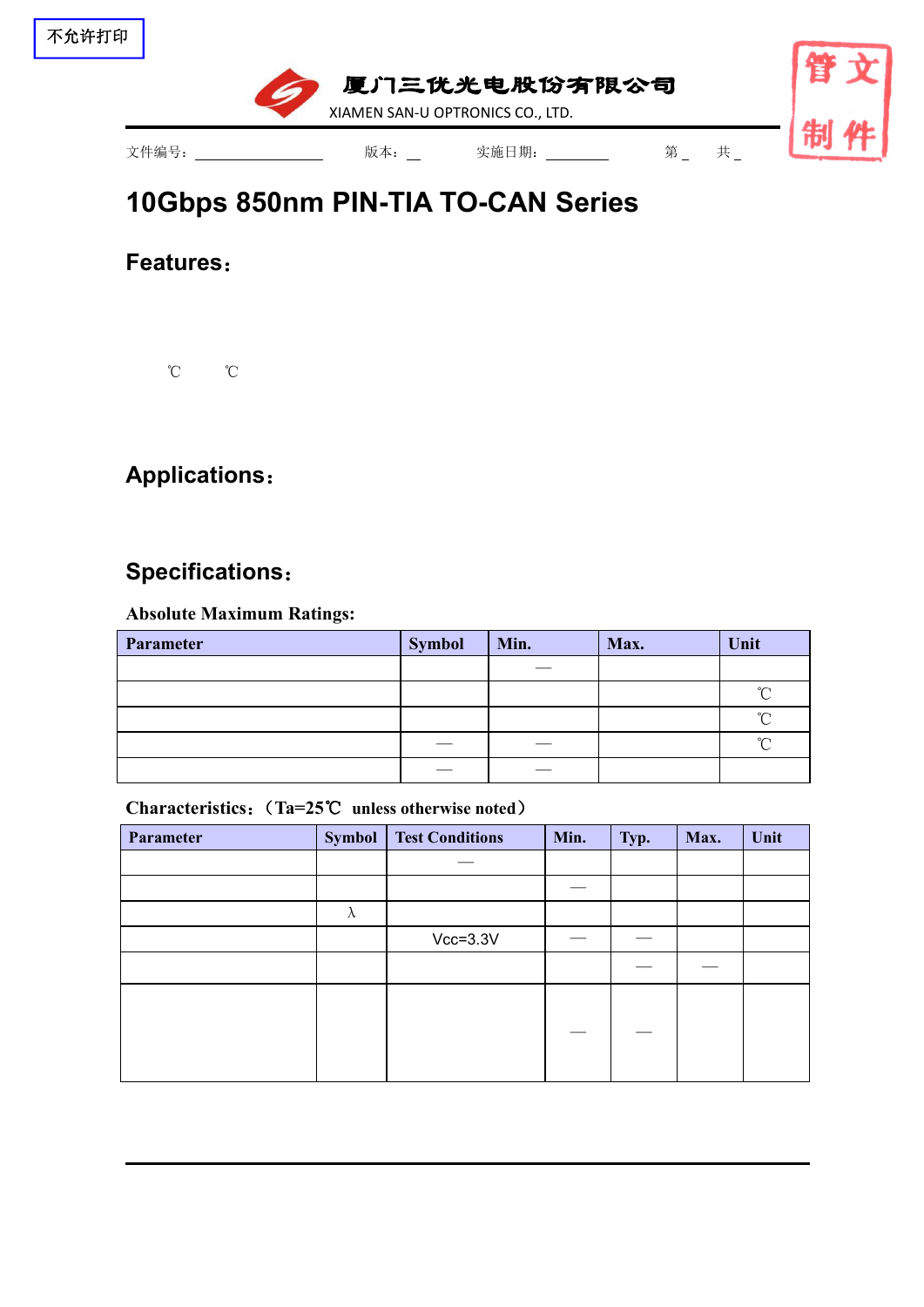| 不允许打印 |  |
|-------|--|
|-------|--|



## **Key Materials:**

# **Mechanical Dimension and Pin Assignment:**



# **Order Information: PT10G 850 – – – –** : : : : || <u>\_\_\_\_\_\_\_</u>: | :

**Statement**:

**Contact Information:**